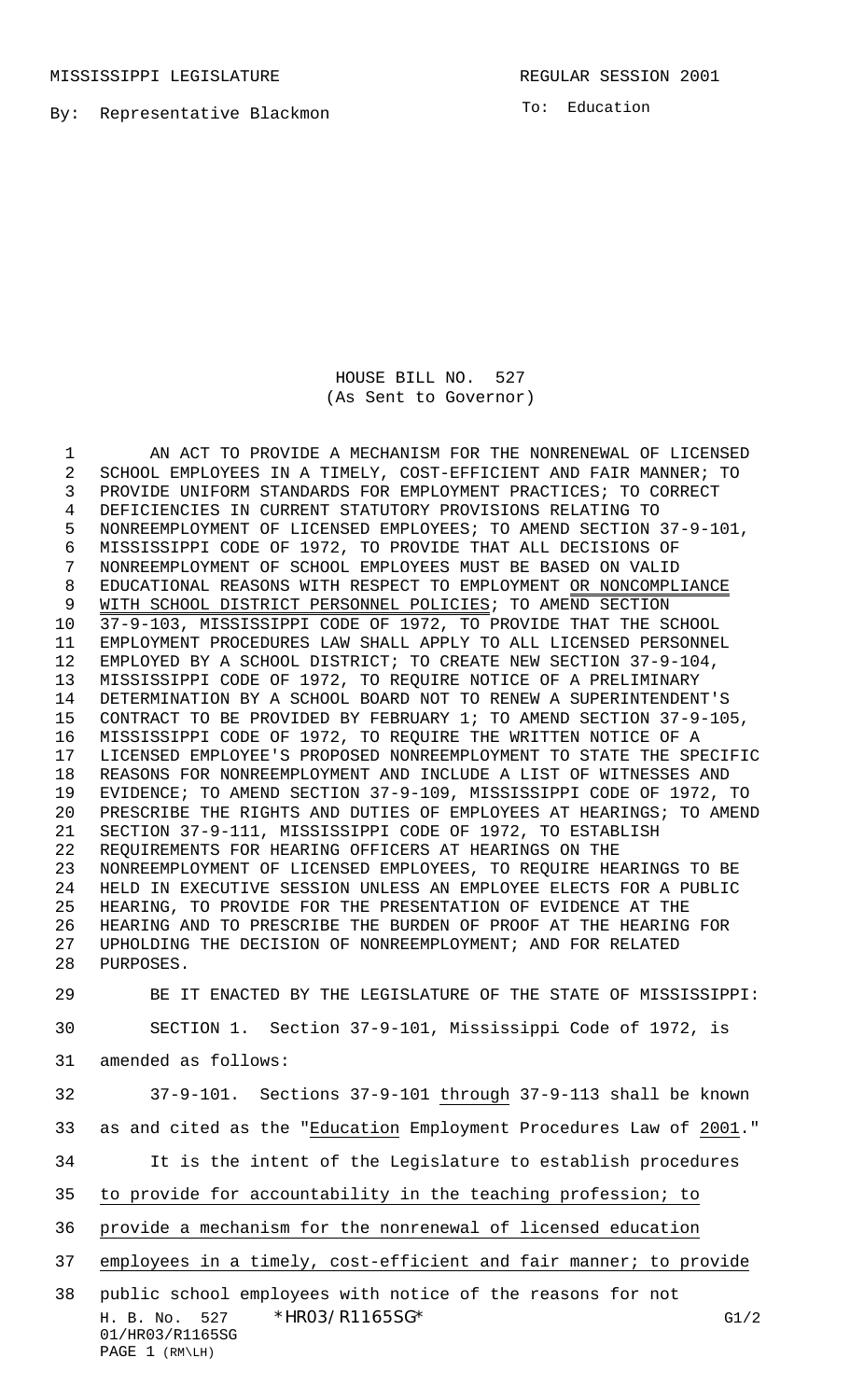H. B. No. 527 \*HR03/R1165SG\* 01/HR03/R1165SG offering an employee a renewal of his contract; to provide an opportunity for the employee to present matters in extenuation or exculpation; to provide the employee with an opportunity for a hearing to enable the board to determine whether the recommendation of nonemployment is a proper employment decision 44 and not contrary to law and to require nonrenewal decisions to be based upon valid educational reasons or noncompliance with school district personnel policies. It is the intent of the Legislature not to establish a system of tenure **\* \* \*.** SECTION 2. Section 37-9-103, Mississippi Code of 1972, is amended as follows: 37-9-103. As used in Sections 37-9-101 through 37-9-113, the word "employee" shall include: (a) Any teacher, principal, superintendent or other professional personnel employed by the local school district for a continuous period of two (2) years with that district and required to have a valid license issued by the State Department of Education as a prerequisite of employment; or (b) Any teacher, principal, superintendent or other professional personnel who has completed a continuous period of two (2) years of employment in a Mississippi public school district and one (1) full year of employment with the school district of current employment, and who is required to have a valid license issued by the State Department of Education as a prerequisite of employment. For purposes of Sections 37-9-101 through 37-9-113, the term "days" means calendar days. SECTION 3. The following shall be codified as Section 37-9-104, Mississippi Code of 1972: 37-9-104. If the board of trustees makes a preliminary determination not to offer the school district superintendent a renewal contract for a successive year, written notice of the preliminary nonreemployment determination must be given to the

## PAGE 2 (RM\LH)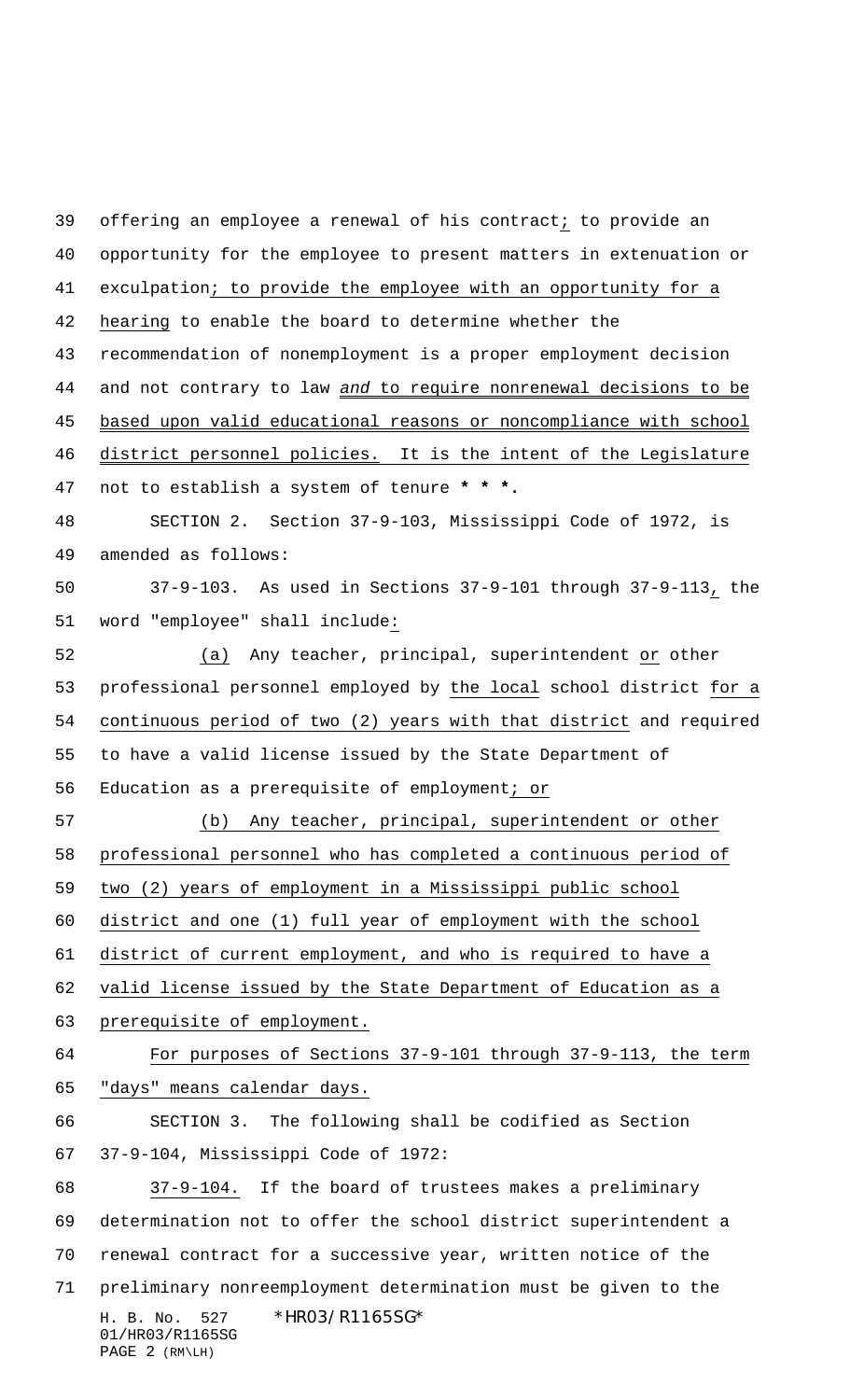H. B. No. 527 \*HR03/R1165SG\* 01/HR03/R1165SG PAGE 3 (RM\LH) 72 superintendent before February 1. However, an interim conservator appointed pursuant to Section 37-17-6(14)(a) or a school board acting on the recommendation of a school district financial advisor appointed pursuant to Section 37-9-18 is not required to comply with the time limitations prescribed in this section for 77 recommending the reemployment of superintendents. SECTION 4. Section 37-9-105, Mississippi Code of 1972, is amended as follows: 37-9-105. In the event that a recommendation is made by the school district not to offer an employee a renewal contract for a successive year, written notice of the proposed nonreemployment stating the reasons for the proposed nonreemployment shall be given **\* \* \*** no later than the following:  **\* \* \*** (a) If the employee is a principal, the superintendent, without further board action, shall give notice of nonreemployment on or before March 1; or (b) If the employee is a teacher, administrator or other professional educator covered under Sections 37-9-101 through 37-9-113, the superintendent, without further board action, shall give notice of nonreemployment on or before April 15. 94 An interim conservator appointed pursuant to the provisions 95 of Section 37-17-6(14)(a) or a school board acting on the 96 recommendation of a school district financial advisor appointed 97 pursuant to the provisions of Section 37-9-18 shall not be 98 required to comply with the time limitations prescribed in this section for recommending the reemployment of **\* \* \*** principals, teachers, administrators or other professional educators. SECTION 5. Section 37-9-109, Mississippi Code of 1972, is amended as follows: 37-9-109. An employee who has received notice under Section 37-9-105, upon written request from the employee received by the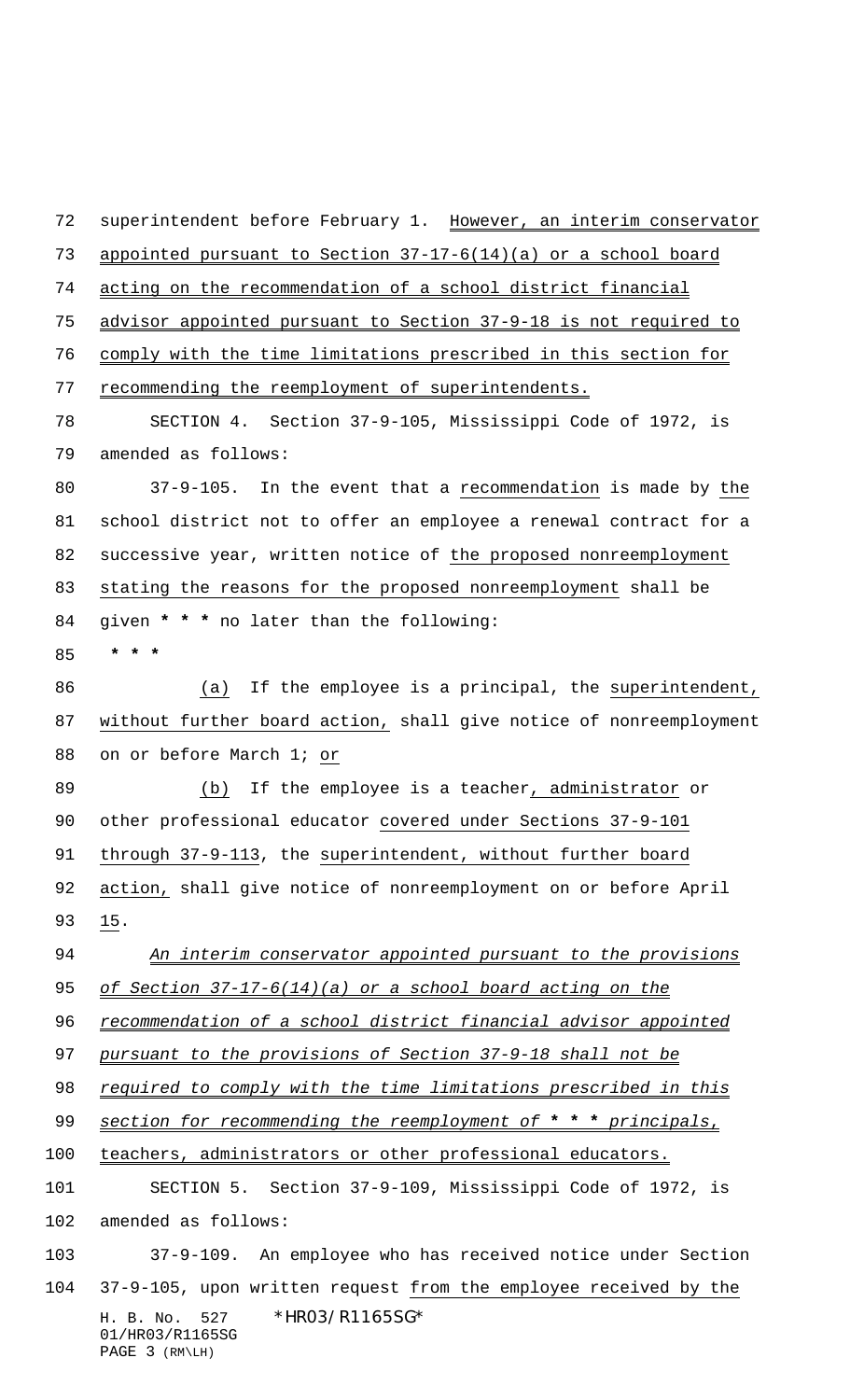district within ten (10) days of receipt of the notice by the

H. B. No. 527 \*HR03/R1165SG\* 01/HR03/R1165SG PAGE 4 (RM\LH) employee, shall be entitled to: (a) Written notice of the specific reasons for nonreemployment, together with a summary of the factual basis 109 therefor, a list of witnesses and a copy of documentary evidence substantiating the reasons intended to be presented at the hearing, which notice shall be given at least fourteen (14) days prior to any hearing; if the district fails to provide this information to the employee, then the recommendation for nonreemployment shall be null and void, and the board shall order the execution of a contract with the employee for an additional period of one (1) year; (b) An opportunity for a hearing at which to present matters relevant to the reasons given for the proposed nonreemployment **\* \* \***, including any reasons alleged by the 120 employee to be the reason for nonreemployment; (c) Receive a fair and impartial hearing before the 122 board or hearing officer; (d) Be represented by legal counsel, at his own expense. Any employee requesting a hearing shall provide the district, not less than five (5) days before the scheduled date for the hearing, a response to the specific reasons for nonreemployment, a list of witnesses and a copy of documentary evidence in support of the response intended to be presented at the hearing. If the employee fails to provide this information, then the recommendation of nonreemployment shall be final without the necessity of a hearing. If the employee does not request a hearing, the recommendation regarding the nonreemployment of the employee shall be final. SECTION 6. Section 37-9-111, Mississippi Code of 1972, is amended as follows: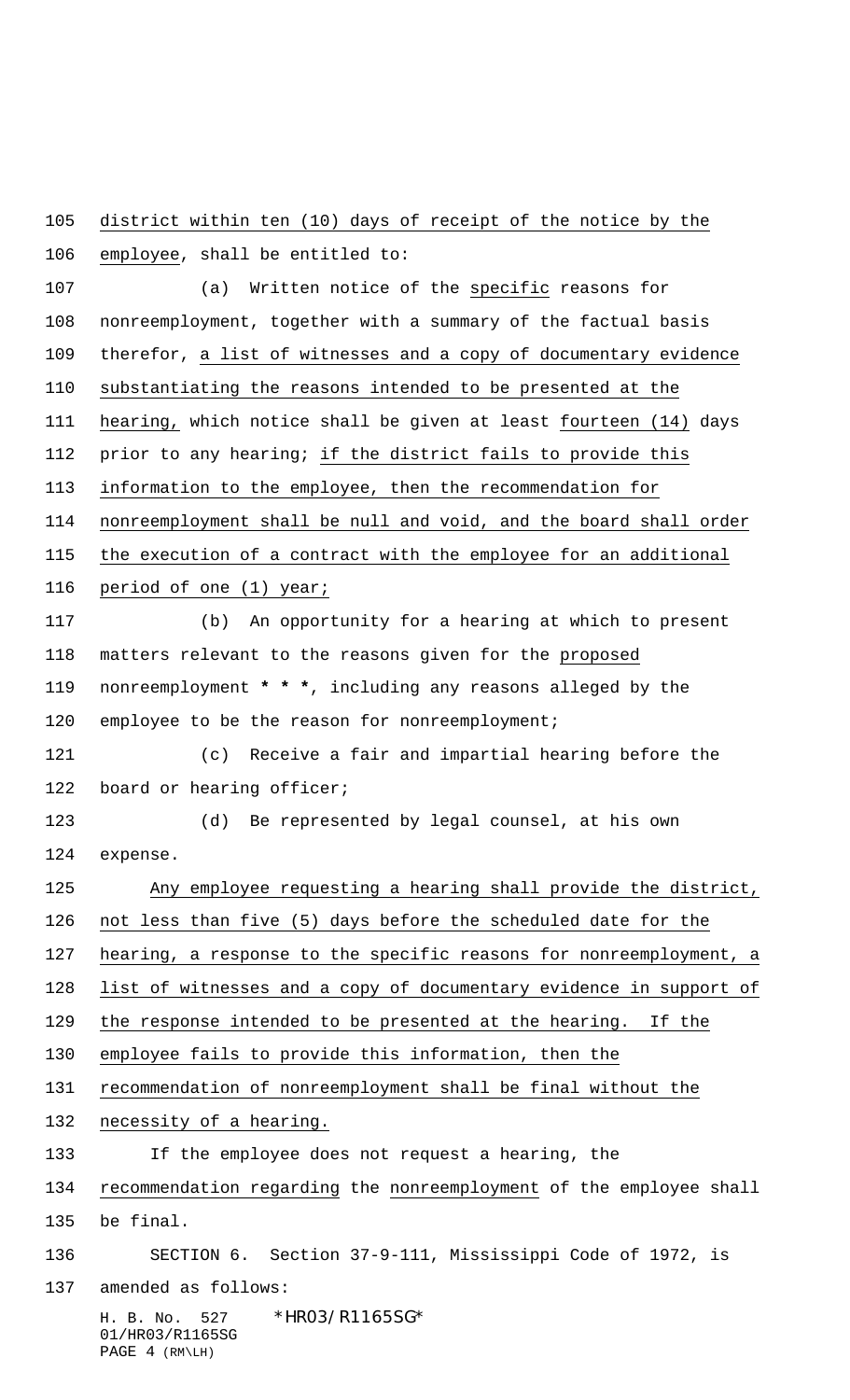H. B. No. 527 \*HR03/R1165SG\* 01/HR03/R1165SG 37-9-111. (1) The school board, or its designee, upon request for a hearing from an employee under the terms of Sections 37-9-101 through 37-9-113, shall set the time, place and date of such hearing and notify the employee in writing of same. The date shall be set not sooner than five (5) days nor later than thirty (30) days from the date of the request, unless otherwise agreed. The hearing may be held before the board or before a hearing officer appointed for such purpose by the board, either from among its own membership, from the staff of the school district or some other qualified and impartial person, but in no event shall the hearing officer be the staff member responsible for the initial recommendation of nonreemployment. No hearing officer may have an interest in the outcome of a hearing, nor may a hearing officer be related to a board member, any administrator making the recommendations of nonreemployment or the employee. Once a hearing officer is appointed, no ex parte communications may be made regarding any substantive provisions of the hearing. (2) The hearing must be held in executive session unless the employee elects to have a public hearing. If an employee makes this election, however, the board or the hearing officer, as the case may be, may order any part of the hearing to be held in executive session, if, in the opinion of the board or the hearing officer, the testimony to be elicited deals with matters involving 161 the reputation or character of another person. Notwithstanding 162 the election by an employee for a public hearing, any testimony by minor witnesses must be held in executive session and considered confidential personnel records and confidential student records, subject to an expectation of reasonable privacy and 166 confidentiality. Public disclosure of these records may be by court order only. (3) The district shall present evidence, either in written or oral form, at the hearing in support of its recommendation for nonreemployment.

PAGE 5 (RM\LH)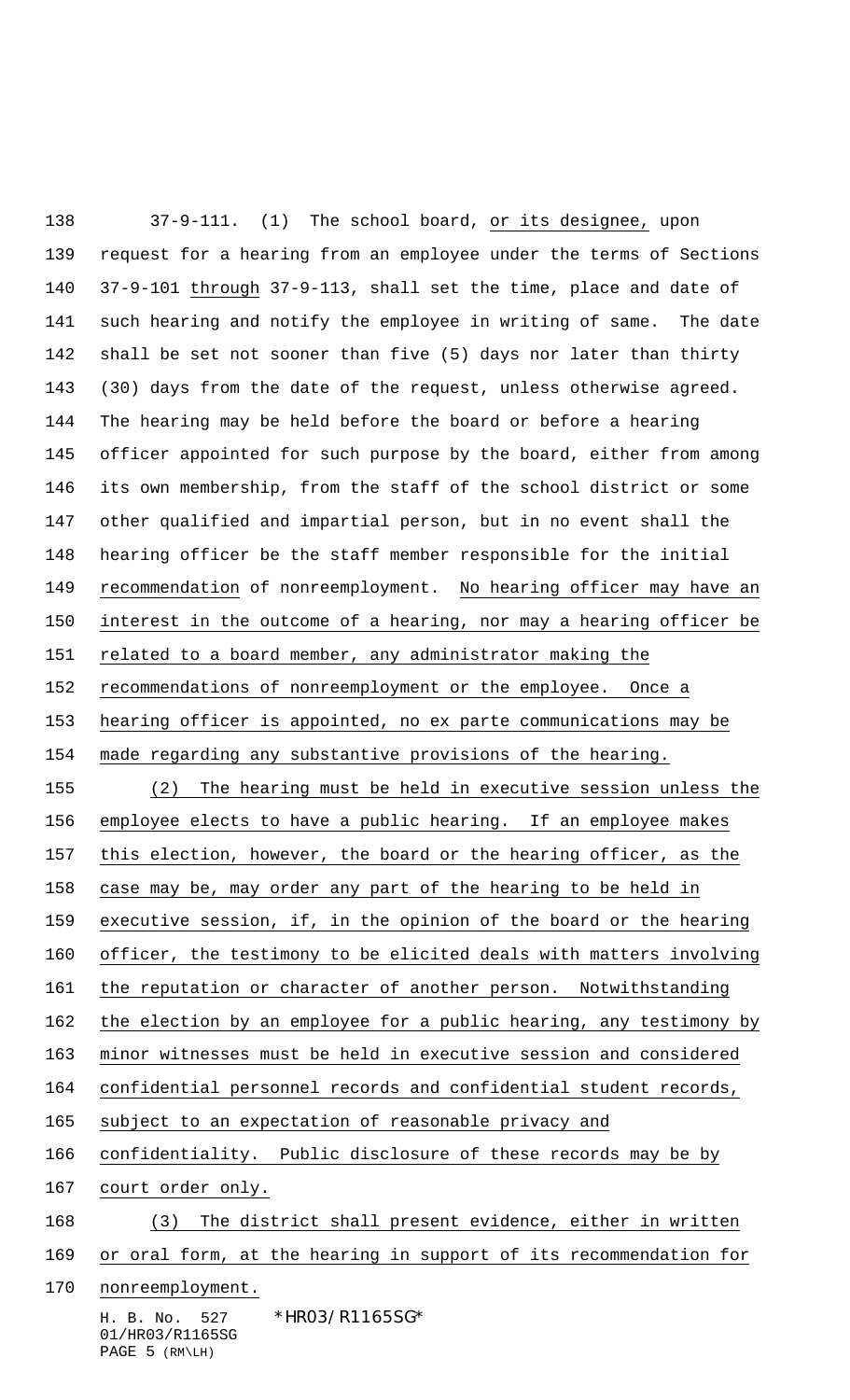**\* \* \*** The employee shall be afforded an opportunity to present matters at the hearing relevant to the reasons given for the proposed nonreemployment determination and to the reasons the employee alleges to be the reasons for nonreemployment and to be represented by counsel at such a hearing. Such hearing shall be conducted in such a manner as to afford the parties a fair and reasonable opportunity to present witnesses and other evidence pertinent to the issues **\* \* \*** and to cross-examine witnesses presented at the hearing. The board or the hearing officer may require any portion of the evidence to be submitted in the form of depositions or affidavits, and in case affidavits are received, an opportunity to present counter-affidavits shall be provided.

 (4) The board shall cause to be made stenographic notes of the proceedings. In the event of a judicial appeal of the board's decision, the entire expense of the transcript and notes shall be assessed as court costs.

 (5) The board shall review the matters presented before it, or, if the hearing is conducted by a hearing officer, the report of the hearing officer, if any, the record of the proceedings and, based solely thereon, conclude whether the proposed nonreemployment **\* \* \*** is a proper employment decision, is based upon a valid educational reason or noncompliance with school district personnel policies and is based solely upon the evidence 194 presented at the hearing, and shall notify the employee in writing of its final decision and reasons therefor. Such notification shall be within thirty (30) days of the conclusion of the hearing if the hearing is conducted by a hearing officer and within ten (10) days of the conclusion of the hearing if the hearing is initially conducted by the board. If the matter is heard before a hearing officer, the board shall also grant the employee the opportunity to appear before the board to present a statement in his own behalf, either in person or by his attorney, prior to a final decision by the board.

H. B. No. 527 \*HR03/R1165SG\* 01/HR03/R1165SG PAGE 6 (RM\LH)